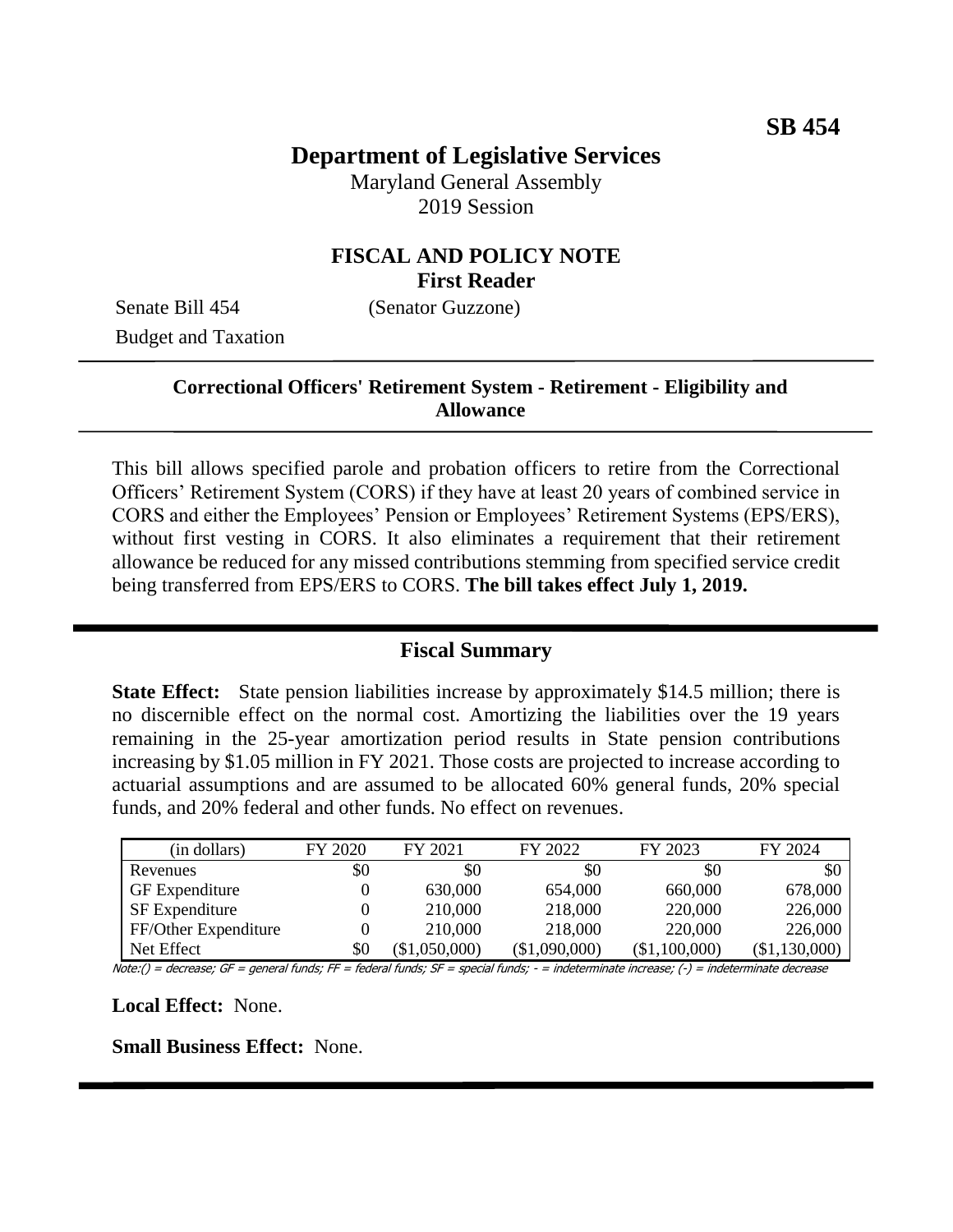#### **Analysis**

**Current Law:** Chapters 688 and 689 of 2017 made parole and probation agents, supervisors, and regional administrators members of CORS as a condition of their employment; they had previously been members of EPS/ERS. At the time, any parole and probation officer with prior service credit in EPS/ERS could elect to either transfer their service credit to CORS or keep it in EPS/ERS. However, Chapter 579 of 2018 subsequently required all affected members with no service credit prior to July 1, 2008, to transfer all EPS/ERS credit to CORS. **Exhibit 1** compares the benefits under CORS and EPS (no affected members were in ERS).

| <b>Exhibit 1</b><br><b>Pension Plan Provisions</b> |                                                                                                                           |                           |                           |  |  |  |
|----------------------------------------------------|---------------------------------------------------------------------------------------------------------------------------|---------------------------|---------------------------|--|--|--|
|                                                    | <b>Employees' Pension System</b>                                                                                          |                           |                           |  |  |  |
|                                                    | Hired Before July 1, 2011                                                                                                 | Hired After June 30, 2011 | <b>CORS</b>               |  |  |  |
| Normal Retirement Age                              | $62^{1}$                                                                                                                  | $65^{2}$                  | $55^3$                    |  |  |  |
| <b>Years of Service for</b><br>Normal Retirement   | 30                                                                                                                        | Age and service add to 90 | 20                        |  |  |  |
| <b>Employee Contribution</b>                       | None prior to 1998<br>2.0% (1998-2006)<br>3.0% in 2007<br>4.0% in 2008<br>$5.0\%$ (2009-2011)<br>7.0% after June 30, 2011 | 7.0%                      | 5.0%                      |  |  |  |
| Benefit Multiplier                                 | 1.8% (after 1998)<br>1.2% (before 1998)                                                                                   | 1.5%                      | $1.82\%$ of<br><b>AFC</b> |  |  |  |

# **Exhibit 1**

AFC: average final compensation CORS: Correctional Officers' Retirement System

<sup>1</sup>Retiree must have at least 5 years of service.

<sup>2</sup>Retiree must have at least 10 years of service.

<sup>3</sup>Retiree must have 5 years of service if hired before July 1, 2011; otherwise, retiree must have 10 years of service if hired on or after July 1, 2011.

Source: Maryland Annotated Code; State Personnel and Pensions Article

SB 454/ Page 2 Under Chapters 688 and 689, all affected parole and probation agents can retire from CORS only after earning sufficient service credit in CORS to vest, even if they have enough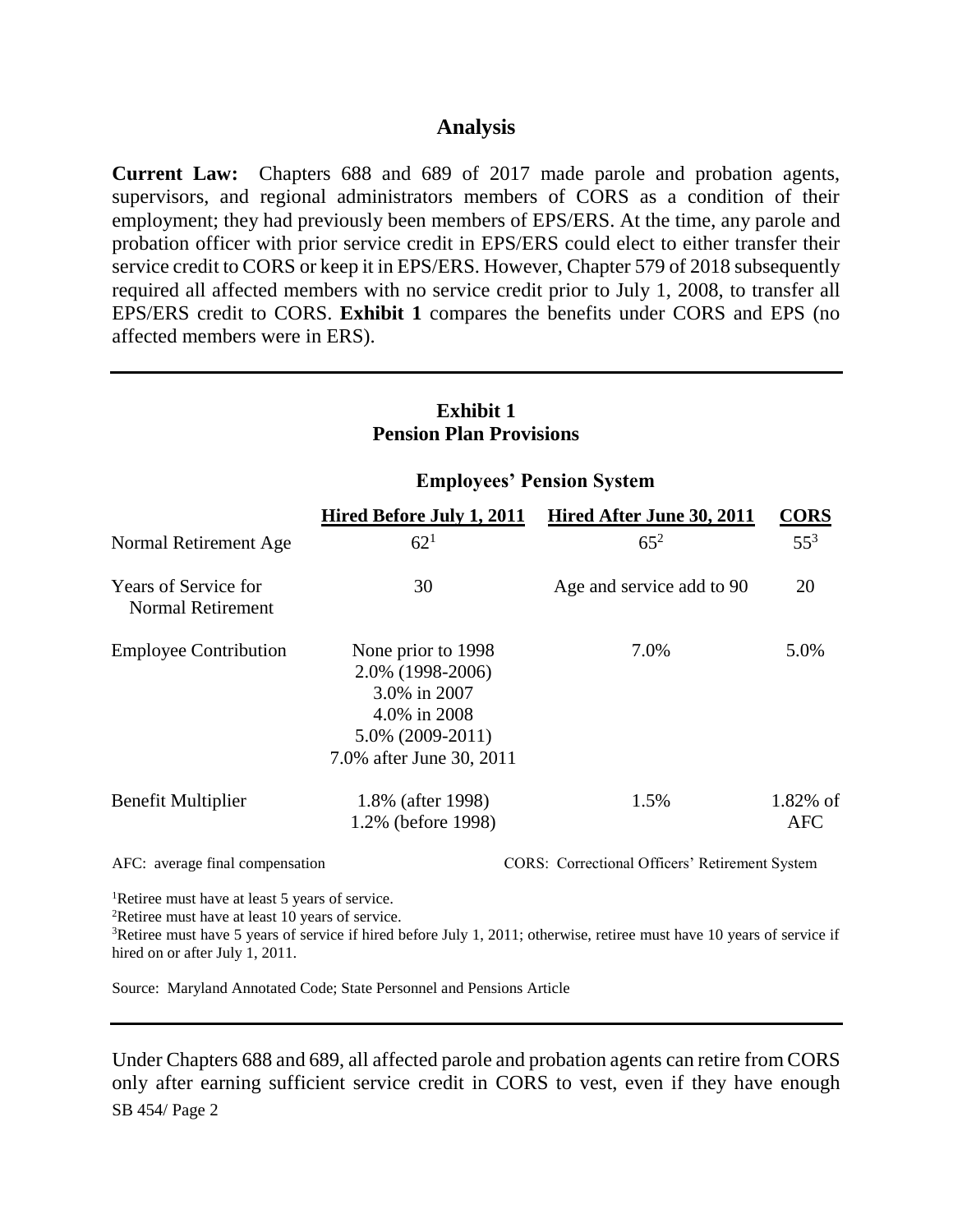service credit in EPS/ERS to retire. For those hired prior to July 1, 2011, vesting was five years; for those hired on or after that date, vesting was 10 years.

In general, if a member does not make the contribution required by law, the member's retirement allowance must be reduced by the actuarial equivalent of the missed accumulated contributions, including interest, compounded annually.

**Background:** As shown above in Exhibit 1, CORS members pay 5% of their earnable compensation annually; member contributions for EPS have changed over time. Prior to 1998, most EPS members paid no member contributions, and from fiscal 1998 through 2008, the EPS contribution rate was less than the CORS contribution rate. Under Chapters 688 and 689 and current law governing member transfers, members of EPS who transferred service credit to CORS that they earned before fiscal 2008 would have to pay the difference in member contributions for that service credit, with interest, or they would have a deficiency in their account. Chapters 688 and 689 gave those individuals a choice about transferring service credit because, for some, the cost of making up that deficiency would be prohibitive. Others who were close to retirement in EPS might not have wanted to wait 5 or 10 years to vest in CORS before retiring.

The State Retirement Agency advises that, of the 851 parole and probation officers affected by Chapters 688 and 689:

- 40 retired with a deficiency in their accounts and likely had their benefits reduced as a result;
- 44 transferred service credit from EPS and paid off their deficiency;
- 62 have not transferred to CORS and are no longer eligible to transfer under current law; and
- 705 transferred service credit to CORS and remain active, with a combined total deficiency of \$6.2 million (within that group, those hired after July 1, 2008, likely have little or no deficiency).

**State Expenditures:** The bill increases State pension liabilities significantly in three ways:

- the State Retirement and Pension System (SRPS) absorbs the cumulative unpaid deficiency of \$6.2 million owed by some portion of the 705 parole and probation agents who transferred without paying off their deficiency;
- some parole and probation agents can retire sooner because they can combine their EPS and CORS service credit and retire under CORS with 20 years of combined service without first having to vest in CORS; and
- it is assumed that SRPS must reimburse the 44 members who paid off their deficiencies and then absorb their combined unpaid deficiency.

SB 454/ Page 3